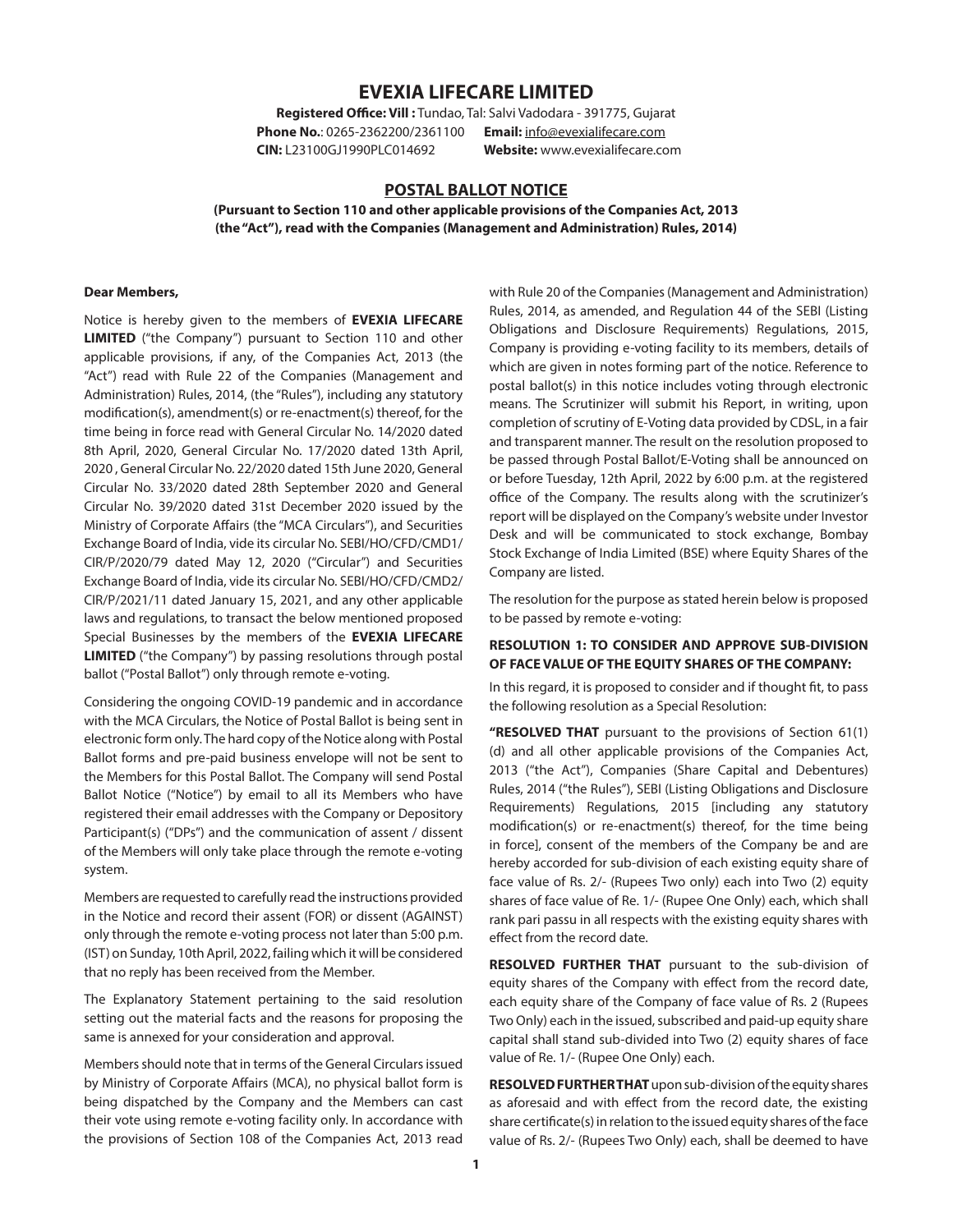been automatically cancelled and shall be of no effect and that the Board may, without requiring to surrender of the existing Share Certificate(s) by the members, issue new Share Certificate(s) of the Company, in lieu of the existing share certificate(s) and in case of the equity shares held in the dematerialized form, the number of sub-divided equity shares shall be credited proportionately into the respective beneficiary demat accounts of the members of the Company held with Depository Participants, in lieu of the existing credits present in respective beneficiary demat accounts.

**RESOLVED FURTHER THAT** the Board of Directors of the Company, be and are hereby authorized to do all such acts, deeds, matters and things including to fix & announce record date, to make appropriate adjustments on account of subdivision of Equity Shares to the number with effect from the record date, to delegate all or any of its powers herein conferred to the Company Secretary or any other officer(s) of the Company, to give such directions as they may in their absolute discretion deem necessary, proper or desirable, to apply for requisite approvals, sanctions of the statutory or regulatory authorities, as may be required, to sign, execute necessary applications, papers, documents, undertakings and other declarations for submission with stock exchanges, Registrar of Companies, Registrar & Share Transfer Agent, depositories and/or any other regulatory or statutory authorities, to appoint legal representatives, advocates, attorneys, to settle any question, difficulty that may arise with regard to the sub-division of the equity shares as aforesaid and to carry out/execute all matters in connection therewith and incidental thereto in order to give full effect to this resolution without any further approval of the shareholders."

## **RESOLUTION 2: TO CONSIDER AND APPROVE ALTERATION OF CAPITAL CLAUSE OF THE MEMORANDUM OF ASSOCIATION OF THE COMPANY:**

In this regard, it is proposed to consider and if thought fit, to pass the following resolution as a Special Resolution.

**"RESOLVED THAT** pursuant to the provisions of Sections 13, 61 and other applicable provisions, if any, of the Companies Act, 2013 and the rules made thereunder [including any statutory modification(s) or re-enactment(s) thereof, for the time being in force], subject to such approvals as may be necessary and subject to approval of sub-division of equity shares by the members, consent of the members of the Company be and are hereby accorded to alter and substitute the existing Clause V of the Memorandum of Association of the Company with the following new Clause V:

"V. The Authorised Share Capital of the Company is Rs. 66,45,00,000 (Rupees Sixty six crore Forty five lakhs Only) divided into 66,45,00,000 (Sixty six crore Forty five lakhs Only) Equity Shares of Re. 1/- (Rupee One Only) each.

**RESOLVED FURTHER THAT** the Board of Directors of the Company [which expression shall include any Committee thereof or any other person(s) as may be authorized by the Board in that behalf], be and is hereby authorized to undertake, execute all such acts, deeds, matters and things as they may deem necessary,

proper and/ or expedient, to apply for requisite approval(s) of the statutory or regulatory authorities, as may be required, to carry out all requisite, incidental, consequential steps and to settle any question, difficulty or doubt that may arise in order to give full effect to this resolution."

### **RESOLUTION 3: TO CONSIDER AND APPROVE INCREASE IN AUTHORISED SHARE CAPITAL OF THE COMPANY:**

In this regard, it is proposed to consider and if thought fit, to pass the following resolution as an Ordinary Resolution:

**"RESOLVED THAT** pursuant to the provisions of Section 13, 61 and other applicable provisions, if any, of the Companies Act, 2013, (including any statutory modification(s) and re-enactment(s) thereof for the time being in force) and read with the Companies (Share Capital & Debentures) Rules, 2014 rules framed thereunder, if any, approval of the members of the Company be and are hereby accorded to increase the Authorized Share Capital of the Company from 66,45,00,000 (Rupees Sixty six crore Forty five lakhs Only) divided into 33,22,50,000 (Thirty three crore twenty two lacs fifty thousand) Equity Shares of Rs.2/‐ (Rupees Two Only) each to Rs.86,45,00,000/- (Rupees Eighty Six Crores Forty five lakhs Only) divided into 86,45,00,000 (Eighty Six Crores Forty five lakhs) Equity Shares of Re.1/‐ (Rupee One Only) each.

RESOLVED FURTHER THAT pursuant to the provisions of Section 13 and other applicable provisions, if any, of the Act, read with the Companies (Incorporation) Rules, 2014, including any statutory modification(s) thereof, the existing Clause V of the Memorandum of Association of the Company be substituted with the following new Clause:

V. The Authorised Share Capital of the Company is Rs. 86,45,00,000/- (Rupees Eighty Six Crores Forty five lakhs Only) divided into 86,45,00,000 (Eighty Six Crores Forty five lakhs) Equity Shares of Re.1/‐ (Rupee One Only) each.

**FURTHER RESOLVED THAT** the Board of Directors of the Company [which expression shall include any Committee thereof or any other person(s) as may be authorized by the Board in that behalf], be and is hereby authorized to undertake, execute all such acts, deeds, matters and things as they may deem necessary, proper and/ or expedient, to apply for requisite approval(s) of the statutory or regulatory authorities, as may be required, to carry out all requisite, incidental, consequential steps and to settle any question, difficulty or doubt that may arise in order to give full effect to this resolution."

#### **BY ORDER OF THE BOARD OF DIRECTORS**

**SD/- JAYESH R. THAKKAR DATE: 04/02/2022 MANAGING DIRECTOR PLACE: Vadodara (DIN: 01631093)**

**REGISTERED OFFICE: Village Tundao, Taluka Salvi, Vadodara-391775,Gujarat**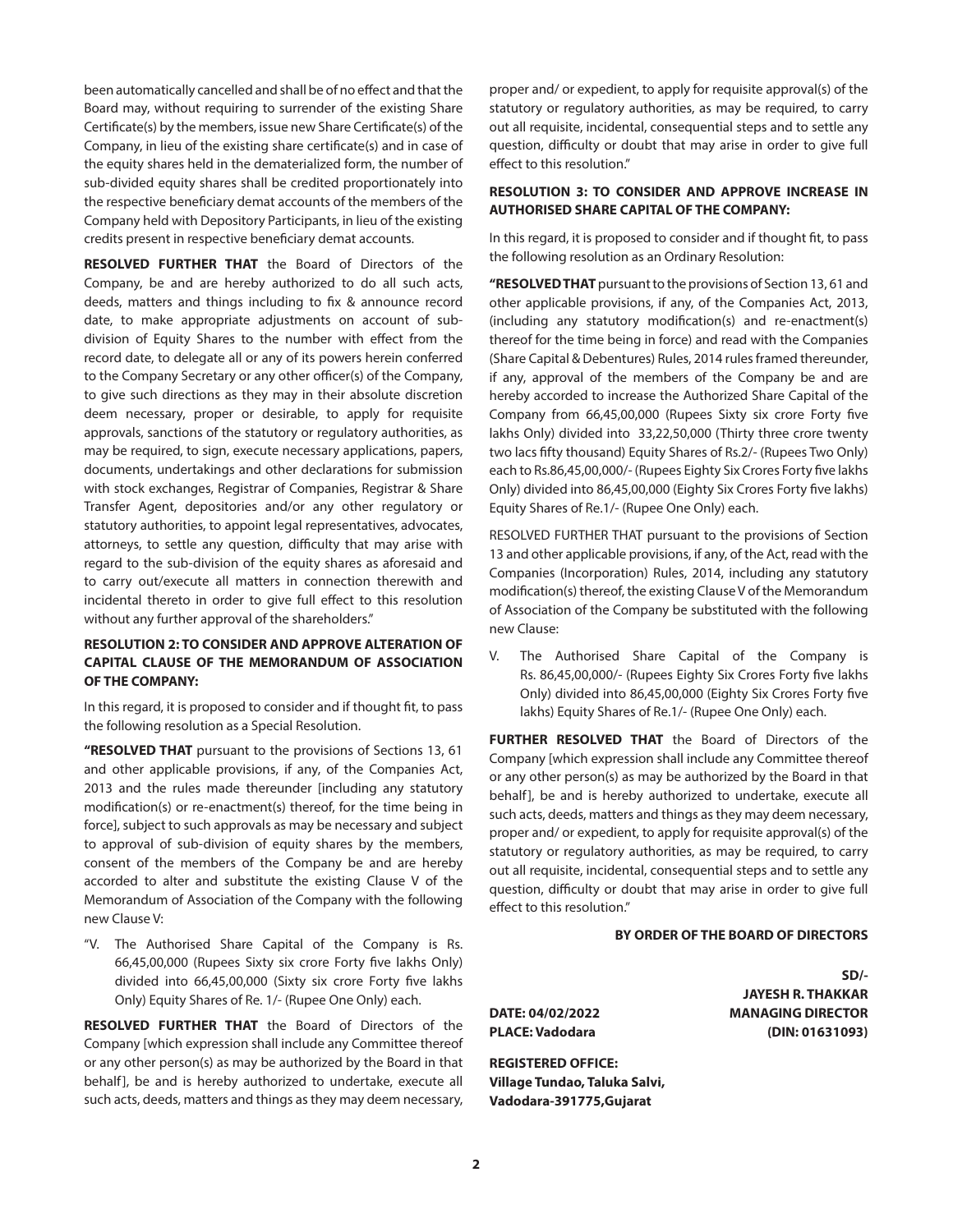### **Notes:**

- 1. The Explanatory Statement pursuant to Section 102 of the Companies Act, 2013 read with Rule 22 of the Companies (Management and Administration) Rules, 2014 setting out material facts is annexed hereto.
- 2. The Board of Directors has appointed Mr. Mayur Buha proprietor of M/s. M. Buha & Co, Company Secretaries, as a Scrutinizer to scrutinize the postal ballot process in a fair and transparent manner.
- 3. The Company is pleased to provide voting by electronic means ('E-voting') to the Members, to enable them to cast their votes electronically on the proposed resolution. The Company has engaged the services of CDSL to provide E-voting facility to its Members. Detailed instructions on E-voting are given as under.
- 4. The Notice is being sent only by email to all the Members and other persons so entitled and who have registered their email addresses with the Depository Participant ("DPs")/Company's Registrar and Transfer Agent ("RTA") or the Company for this purpose. Members of the Company holding shares either in physical form or in dematerialised form as on cut-off date i.e. Friday, 04th March, 2022 will receive the Notice through electronic mode only.
- 5. Members should note that in terms of the General Circulars, no physical ballot form is being dispatched by the Company and the Members can cast their vote using remote e-voting facility only.
- 6. A Member cannot exercise his vote by proxy on postal ballot.
- 7. In accordance with the requirements of MCA Circulars, physical copy of this notice along with postal ballot forms and pre-paid business envelope will not be sent to the Members and accordingly, the Members are required to communicate their assent or dissent through remote e-voting system only. Assent/Dissent received after 5:00 P.M. on Sunday, 10th April,
	- (vii) If you are a first-time user follow the steps given below:

2022 would be strictly treated as if reply from the Member(s) has not been received.

8. Any queries/grievances pertaining to voting by postal ballot including the remote e-voting process can be addressed to Mr. Jayesh Thakkar, Managing Director of the Company at 9th Floor, Galav Chambers, Sayajigunj, Vadodara-390020., Gujarat or by sending an e-mail at info@evexialifecare.com.

## 9. **The procedure and instructions for members for voting electronically are as under:**

- (i) The voting period begins on Saturday, 12th March, 2022 at 09.00 a.m. and ends on Sunday, 10th April, 2022 at 5.00 p.m. During this period shareholders of the Company, holding shares either in physical form or in dematerialized form, as on the cut-off date of Friday, 04th March, 2022, may cast their vote electronically. The e-voting module shall be disabled by CDSL for voting thereafter.
- (ii) The shareholders shall log on to the e voting website [www.evotingindia.com](http://www.evotingindia.com/).
- (iii) Click on "Shareholders/Members" tab.
- (iv) Now Enter your User ID
	- a. For CDSL:16 digits beneficiary ID,
	- b. For NSDL: 8 Character DP ID followed by 8 Digits Client ID,
	- c. Members holding shares in Physical Form should enter Folio Number registered with the Company.
- (v) Next enter the Image Verification as displayed and Click on Login.
- (vi) If you are holding shares in demat form and had logged on to [www.evotingindia.com](http://www.evotingindia.com/) and voted on an earlier voting of any company, then your existing password is to be used.

|                                           | For Members holding shares in Demat<br><b>Form and Physical Form</b>                                                                                                                                                                                                                                                                                                                                                                                                                                                                                                                                                                                                       |
|-------------------------------------------|----------------------------------------------------------------------------------------------------------------------------------------------------------------------------------------------------------------------------------------------------------------------------------------------------------------------------------------------------------------------------------------------------------------------------------------------------------------------------------------------------------------------------------------------------------------------------------------------------------------------------------------------------------------------------|
| <b>PAN</b>                                | Enter your 10-digit alpha-numeric<br>PAN issued by Income Tax Department (Applicable for both demat shareholders as well as physical shareholders)<br>Members who have not updated their PAN with the Company/Depository Participant are requested to<br>use the sequence number in the PAN field. The Sequence Number will be intimated to such member by<br>way of a letter.<br>In case the sequence number is less than 8 digits enter the applicable number of 0's before the number<br>$\bullet$<br>after the first two characters of the name in CAPITAL letters. Eg. If your name is Ramesh Kumar with<br>sequence number 1 then enter RA00000001 in the PAN field. |
| <b>DOB</b>                                | Enter the Date of Birth as recorded in your demat account or in the company records for the said demat account<br>or folio in dd/mm/yyyy format.                                                                                                                                                                                                                                                                                                                                                                                                                                                                                                                           |
| <b>Dividend</b><br>Bank<br><b>Details</b> | Enter the Dividend Bank Details as recorded in your demat account or in the company records for the said<br>demat account or folio.<br>Please enter the DOB or Dividend Bank Details in order to login. If the details are not recorded with the<br>$\bullet$<br>depository or company please enter the member id/folio number in the Dividend Bank details<br>Field as mentioned in instruction (iv).                                                                                                                                                                                                                                                                     |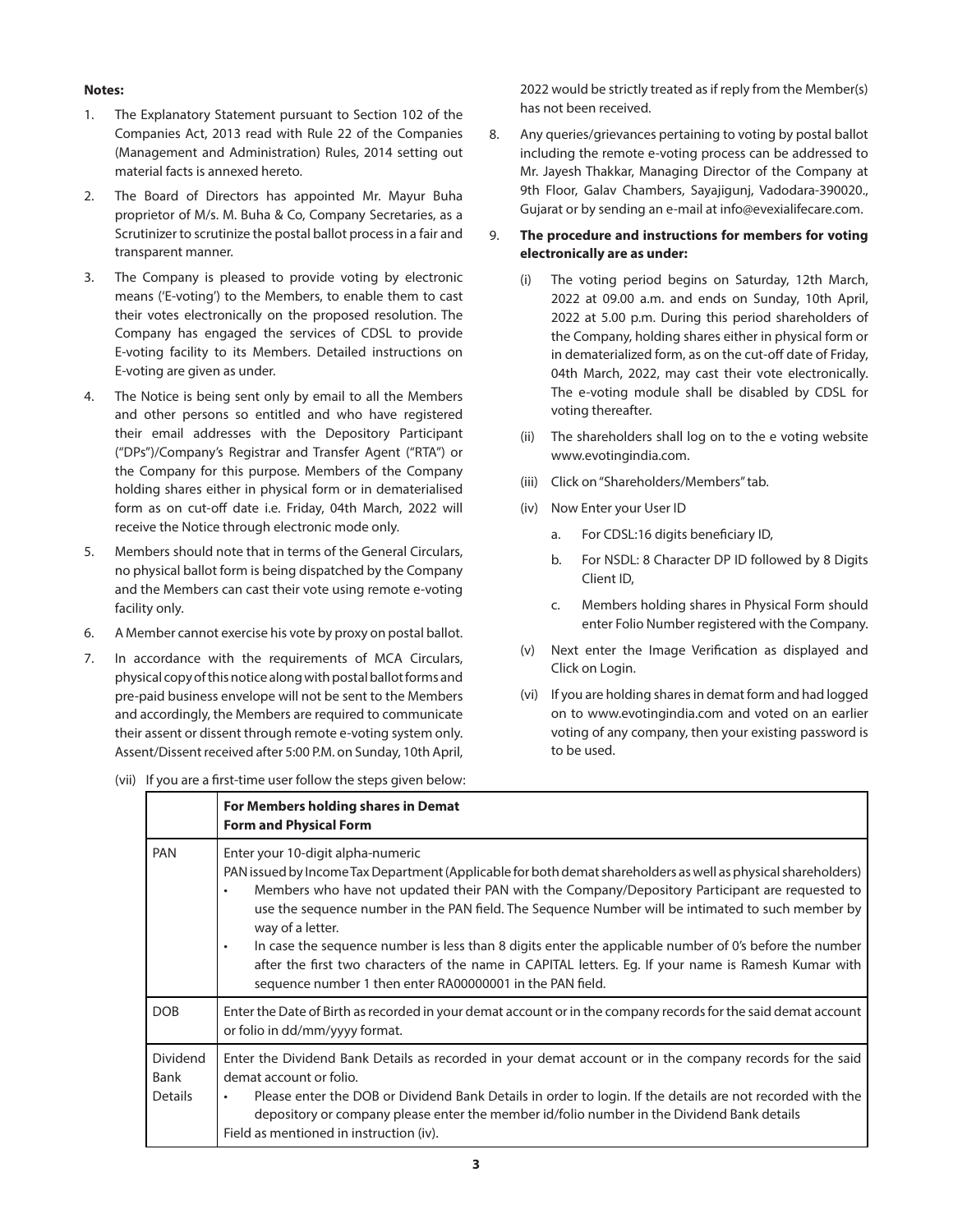- (viii) After entering these details appropriately, click on "SUBMIT" tab.
- (ix) Members holding shares in physical form will then reach directly the Company selection screen. However, members holding shares in demat form will now reach 'Password Creation' menu wherein they are required to mandatorily enter their login password in the new password field. Kindly note that this password is to be also used by the demat holders for voting for resolutions of any other company on which they are eligible to vote, provided that company opts for e-voting through CDSL platform. It is strongly recommended not to share your password with any other person and take utmost care to keep your password confidential.
- (x) For Members holding shares in physical form, the details can be used only for e-voting on the resolutions contained in this Notice.
- (xi) Click on the EVSN for the relevant <EVEXIA LIFECARE LIMITED> on which you choose to vote.
- (xii) On the voting page, you will see "RESOLUTION DESCRIPTION" and against the same the option "YES/NO" for voting. Select the option YES or NO as desired. The option YES implies that you assent to the Resolution and option NO implies that you dissent to the Resolution.
- (xiii) Click on the "RESOLUTIONS FILE LINK" if you wish to view the entire Resolution details.
- (xiv) After selecting the resolution, you have decided to vote on, click on "SUBMIT". A confirmation box will be displayed. If you wish to confirm your vote, click on "OK", else to change your vote, click on "CANCEL" and accordingly modify your vote.
- (xv) Once you "CONFIRM" your vote on the resolution, you will not be allowed to modify your vote.
- (xvi) You can also take out print of the voting done by you by clicking on "Click here to print" option on the Voting page.
- (xvii) If Demat account holder has forgotten the changed password then Enter the User ID and the image verification code and click on Forgot Password & enter the details as prompted by the system.
- (xviii) Shareholders can also cast their vote using CDSL's mobile app m-Voting available for android based mobiles. Them-Voting app can be downloaded from Google Play Store. Apple and Windows phone users can download the app from the App Store and the Windows Phone Store respectively. Please follow the instructions as prompted by the mobile app while voting on your mobile.
- (xix) Note for Non–Individual Shareholders and Custodians
	- Non-Individual shareholders (i.e. other than Individuals, HUF, NRI etc.) and Custodian are required to log on to [www.evotingindia.com](http://www.evotingindia.com/)and register themselves as Corporates.
- A scanned copy of the Registration Form bearing the stamp and sign of the entity should be emailed to [helpdesk.evoting@cdslindia.com](mailto:helpdesk.evoting@cdslindia.com).
- After receiving the login details a compliance user should be created using the admin login and password. The Compliance user would be able to link the account(s) for which they wish to vote on.
- The list of accounts should be mailed to [helpdesk.](mailto:helpdesk.evoting@cdslindia.com) [evoting@cdslindia.com](mailto:helpdesk.evoting@cdslindia.com)and on approval of the accounts they would be able to cast their vote.
- A scanned copy of the Board Resolution and Power of Attorney (POA) which they have issued in favour of the Custodian, if any, should be uploaded in PDF format in the system for the scrutinizer to verify the same.
- (xx) In case you have any queries or issues regarding e-voting, you may refer the Frequently Asked Questions ("FAQs") and e-voting manual available at [www.evotingindia.com](http://www.evotingindia.com/)under help section or write an email to [helpdesk.evoting@cdslindia.com.](mailto:helpdesk.evoting@cdslindia.com)
- (xxi) The Scrutinizer will submit the results to the Chairperson after completion of the scrutiny of the remote e-voting, and the results of the voting by Postal Ballot will be announced on Tuesday, 12th April, 2022 on or before 6.00p.m.at the Registered Office of the Company situated at Tundav Anjesar Raod, Vill. Tundav, Tal.: Savli, Vadodara – 391775, Gujarat
- (xxii) The Results declared along with the report of the Scrutinizer shall be placed on the website of the Company [www.evexialifecare.com](http://www.evexialifecare.com) and on the website of CDSL immediately after the declaration of result by the Chairman or a person authorized by him in writing. The results shall also be immediately forwarded to the Stock Exchanges.
- (xxiii) The resolutions, if approved by the requisite majority of Members by means of Postal Ballot, shall be deemed to have been passed on the last date of voting, i.e., Sunday, 10th April, 2022.

### **EXPLANATORY STATEMENT PURSUANT TO SECTION 102 OF THE COMPANIES ACT, 2013:**

### **ITEM NO. 1: TO CONSIDER AND APPROVE SUB-DIVISION OF FACE VALUE OF THE EQUITY SHARES OF THE COMPANY:**

The Equity shares of the Company are listed on BSE Limited. In order to improve the liquidity of our Company's Equity Shares in the Stock Markets with higher floating stock in absolute numbers and to increase investor's base, the Board of Directors of the Company, in its meeting held on Friday, 04th February, 2022 have approved the Sub-division of the nominal value of Equity shares of the Company of Rs.2/- each into smaller denomination of Re.1/ each, subject to the approval of Members.